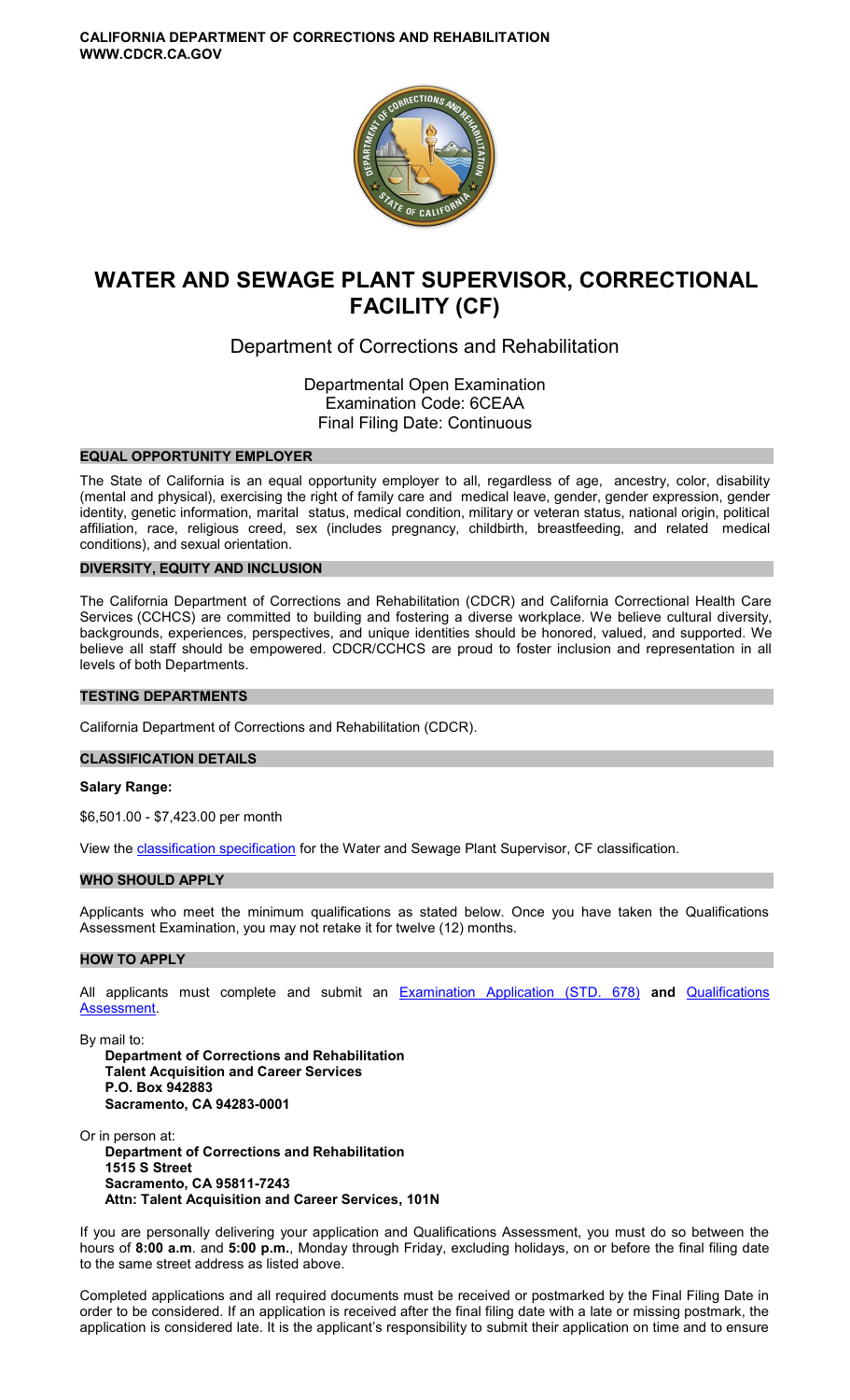the envelope is postmarked if applying by way of U.S. mail or contains proof of timely deposit with a parcel delivery or courier service. Dates printed on Mobile Bar Codes, such as the Quick Response (QR) Codes available at the United States Postal Service (USPS), are not considered Postmark dates for the purpose of determining timely filing of an application.

Qualifications Assessments for Water and Sewage Plant Supervisor, CF are available from the CDCR website at: [Water and Sewage Plant Supervisor, CF o](https://www.cdcr.ca.gov/careers/wp-content/uploads/sites/164/2021/04/WaterSewagePlantSupCFQA-O-C.pdf)r in person at the street address listed above

**NOTE:** Only applications with an original signature will be accepted.

## **SPECIAL TESTING ARRANGEMENTS**

If you require special testing arrangements due to a verified disability or medical condition, mark the appropriate box on your Examination Application (STD. 678) and you will be contacted to make specific arrangements. You may also contact the Talent Acquisition and Career Services and Customer Service Unit at (916) 322-2545.

## **APPLICATION DEADLINES/REQUIREMENTS**

Candidates must complete and return the Water and Sewage Plant Supervisor, CF Qualifications Assessment along with his/her Examination Application (STD. 678). Candidates who meet the minimum qualifications will have their Qualifications Assessment rated.

All applicants must meet the minimum qualifications for this examination by the cut-off date.

## **TEST DATE**

Applications will be accepted on a continuous basis.

#### **Cut off dates for processing will be:**

| August 2, 2021   | September 1, 2021 | October 1, 2021  | November 1, 2021 |
|------------------|-------------------|------------------|------------------|
| December 1, 2021 | January 3, 2022   | February 1, 2022 | March 1, 2022    |
| April 1, 2022    | May 2, 2022       | June 1, 2022     | July 1, 2022     |

**Note**: *Check back periodically as cut-off dates may be added in the future. Additionally, cut-off dates are subject to change or be cancelled at any time. Such changes or cancellations will be in accordance with civil service laws and rules.* 

Results notices will be mailed 6 - 7 weeks following each cut-off date. Please contact the Office of Workforce Planning at (916) 322-2545 if you have not received your notice after 7 weeks.

#### **MINIMUM QUALIFICATIONS**

Three years of engineering or operating experience in a water filtration plant or a sewage treatment plant serving a population of at least 2000; **and** 

Possession of an appropriate State of California Certification for Sewage Treatment Plant Operator and/or Water Treatment Plant Operator is required at the time of appointment. Certificates are issued by the California Department of Public Health and Water Resources Control Board. (Applicants who are within six months of obtaining the required certification will be admitted to the examination but must produce evidence of certification before they can be considered eligible for appointment.)

#### **Applicants must show their Sewage Treatment Plant Operator and/or Water Treatment Plant Operator number, title, and expiration date on their Examination Application (STD. 678).**

Qualifying experience may be combined on a proportionate basis if the requirements stated above include more than one pattern and are distinguished as "Either" 1, "or" 2, "or" 3, etc. For example, candidates who possess qualifying experience amounting to 50% of the required time of Pattern 1, and additional experience amounting to 50% of the required time of Pattern 2, may be admitted to an examination as meeting 100% of the overall experience requirement.

**OUT-OF-CLASS EXPERIENCE:** A "completion of an out-of-class assignment" memorandum, dated within one year of assignment completion, is required to use as out-of-class experience to meet the minimum qualifications for examination purposes. Employees may obtain this documentation from his/her Institutional Personnel Officer/Personnel Liaison. Out-of-class experience without required documentation will not be considered for examination purposes.

## **SPECIAL PHYSICAL CHARACTERISTICS**

Persons appointed to positions in this class must be reasonably expected to have and maintain sufficient strength, agility, and endurance to perform during stressful (physical, mental, and emotional) situations encountered on the job without compromising their health and well-being or that of their fellow employees or that of inmates.

#### **ADDITIONAL DESIRABLE QUALIFICATIONS**

Education equivalent to completion of the twelfth grade.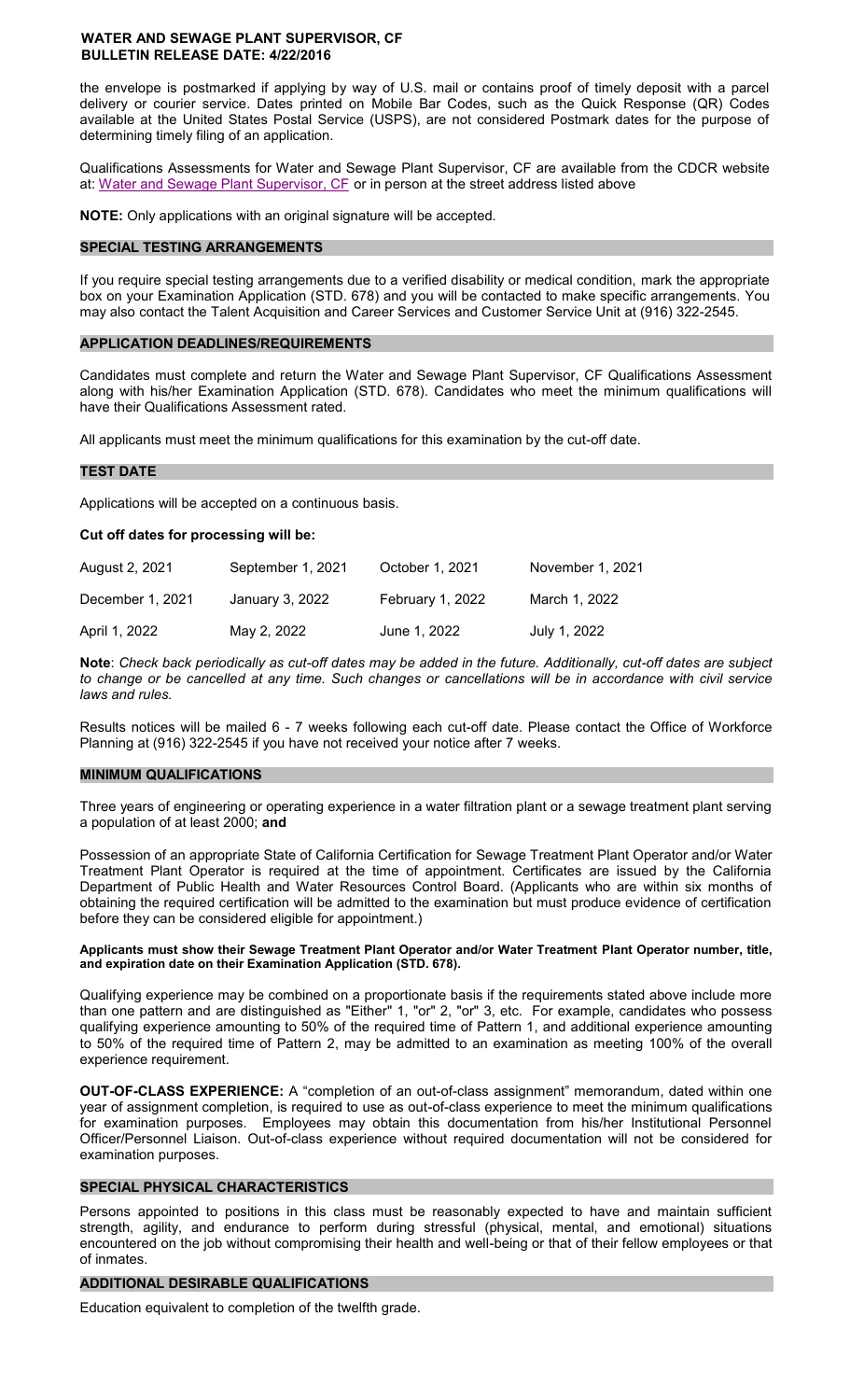## **POSITION DESCRIPTION AND LOCATION(S)**

The **Water and Sewage Plant Supervisor, CF**, under general direction in a State correctional facility in the CDCR, has responsibility for the operation of a water treatment and sewage treatment plant, or for the operation of a large and complex plant of either type; maintains and repairs facility treatment equipment; directs the taking of daily tests of water and sewage in the various stages of treatment and personally makes the more involved analyses; interprets tests and determines necessary changes in dosage and treatment processes; supervises or performs the cleaning, painting, and upkeep of equipment; adjusts and repairs mechanical equipment such as pumps, chlorinators, gas engines, and metering devices; operates or directs the operation of related equipment at swimming pools and other mechanical equipment; operates equipment as a relief operator when necessary; may supervise assistants; may perform minor plumbing duties in connection with water and sewage systems; maintains order and supervises the conduct of inmates, youthful offenders, residents, or patients; protects and maintains the safety of persons and property; may instruct, lead or supervise inmates, and does other related work.

Position(s) statewide with CDCR.

#### **EXAMINATION PLAN**

**EXAMINATION INTERVIEWS WILL NOT BE HELD.** This examination will consist of a Qualifications Assessment weighted 100%. To obtain a position on the eligible list, applicants must achieve a minimum rating of 70.00% on the Qualifications Assessment.

The Qualifications Assessment is designed to elicit a range of specific information regarding each candidate's knowledge, skill, abilities, and potential to effectively perform the duties relative to the classification. Candidates who meet the minimum qualifications will have their Qualifications Assessment rated and successful candidates will be placed on an eligible list. **SUBMISSION OF THE QUALIFICATIONS ASSESSMENT IS MANDATORY.**  Candidates who do not submit a completed Qualifications Assessment will be eliminated from this examination.

#### **Qualifications Assessment -- Weighted 100.00%**

**Scope:** Emphasis in the examination will be on measuring competitively, relative to job demands, each candidate's:

#### **Knowledge of:**

- 1. Water, sewage and other mechanical systems and equipment, and methods, materials and tools used in the operation, maintenance, and repair of such equipment.
- 2. Principles of water and sewage treatment.
- 3. The Department's Equal Employment Opportunity program objectives.
- 4. A manager's role in the Equal Employment Opportunity program and the processes available to meet Equal Employment Opportunity objectives.

#### **B. Ability to:**

- 1. Communicate effectively.
- 2. Make and interpret chemical and physical laboratory tests to determine effectiveness of water and sewage treatment.
- 3. Prepare routine reports and keep accurate records.
- 4. Train and supervise employees engaged in operating water and sewage treatment plants.
- 5. Read, interpret, and work from plans, drawings, and specifications.
- 6. Think and act quickly in emergencies.
- 7. Analyze situations accurately and take effective action.
- 8. Effectively contribute to the Department's Equal Employment Opportunity program objectives.

The Job Analysis identifies job duties and job requirements for the classification and may be referenced in preparing for the examination. The Job Analysis for the Water and Sewage Plant Supervisor, CF is available on the CDCR website at: CDCR Job Analysis.

**Note:** To ensure a fair and equitable opportunity for all competitors, CDCR does not authorize the gathering of informal study groups or the distribution of informal sample test questions to prepare for examinations. Additionally, pursuant to California Government Code Sections 19680 and 19681, candidates are not to obtain or discuss test questions and/or answers from current or prior examinations to prepare for upcoming examinations.

#### **ELIGIBLE LIST INFORMATION**

The resulting eligible list will be established to fill vacancies for CDCR.

Names of successful candidates are merged onto the list(s) in order of final scores, regardless of date. Eligibility expires 12 months after establishment unless the needs of the service and conditions of the list(s) warrant a change in this period.

#### **VETERANS' PREFERENCE/CAREER CREDITS**

Veterans' Preference will be granted in this examination. Veterans who have achieved permanent civil service status are not eligible to receive Veterans' Preference. Career credits will not be granted in this examination.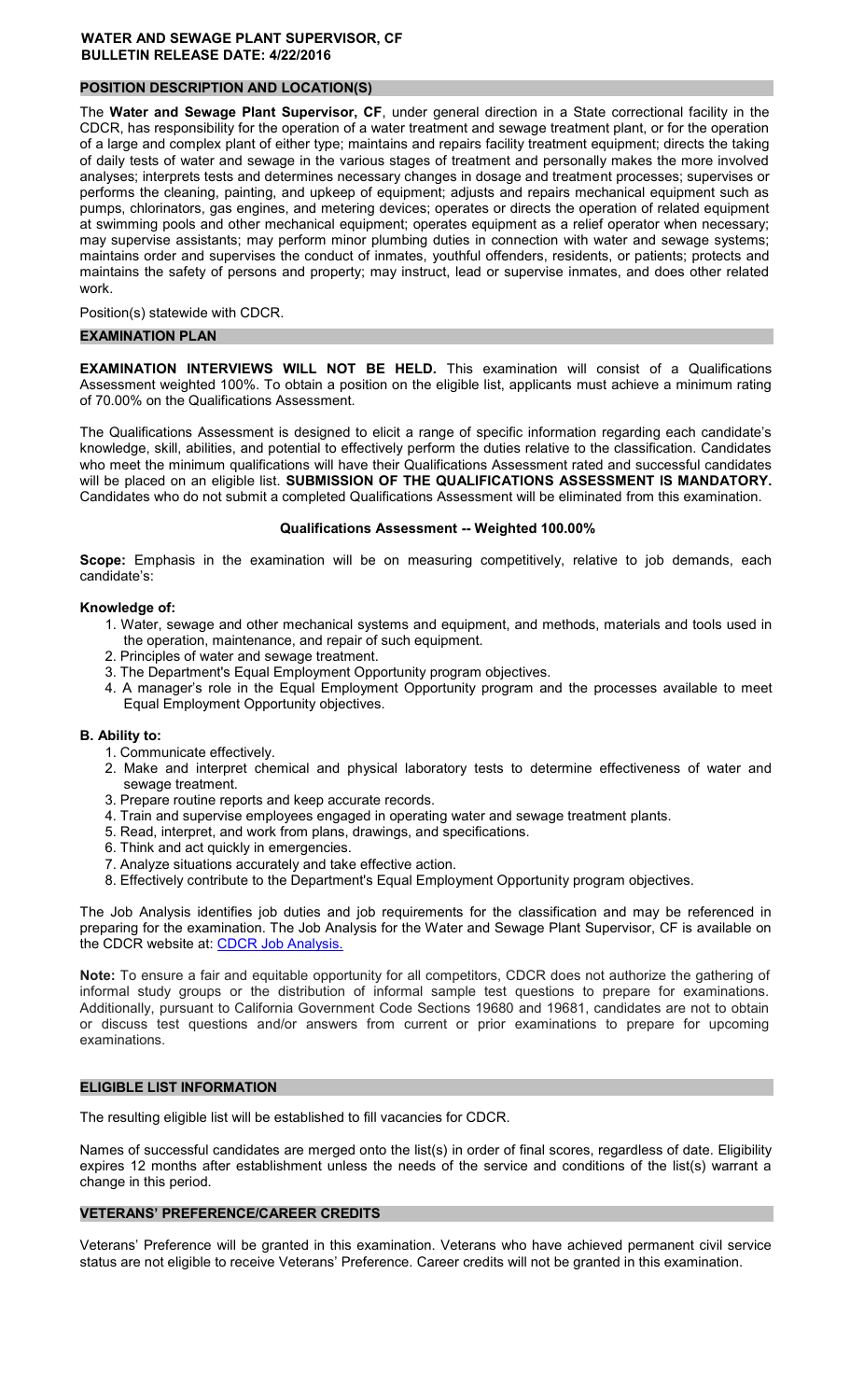## **DRUG-FREE STATEMENT**

It is an objective of the State of California to achieve a drug-free State work place. Any applicant for State employment will be expected to behave in accordance with this objective, because the use of illegal drugs is inconsistent with the law of the State, the rules governing civil service, and the special trust placed in public servants.

#### **GENERAL INFORMATION**

**Applications are available** at CDCR, California Department of Human Resources (CalHR), local offices of the Employment Development Department, and through your [CalCareer Account.](https://www.jobs.ca.gov/)

**Veterans' Preference:** California law allows the granting of Veterans' Preference in any **Open** examination. In accordance with Government Code Sections 18973.1 and 18973.5, Veterans' Preference will be awarded as follows: 1) any veteran, widow or widower of a veteran, or spouse of a 100% disabled veteran, who achieves a passing score in an open examination, shall be ranked in the top rank of the resulting eligibility list. Any veteran who has been dishonorably discharged or released is not eligible for Veterans' Preference; 2) Veterans' Preference is not granted once a person achieves permanent civil service status.

Directions to apply for Veterans' Preference are available at the CalHR's website by clicking on the following link: [CalCareer Veterans.](https://jobs.ca.gov/CalHRPublic/Landing/Veterans.aspx) Additional information can also be found at the California Department of Veterans Affairs at [CalVet Veterans.](http://www.calvet.ca.gov/veteran-services-benefits/employment) 

**The Department of Corrections and Rehabilitation** reserves the right to revise the examination plan to better meet the needs of the service, if the circumstances under which this examination was planned change. Such revision will be in accordance with civil service laws and rules and all applicants will be notified.

**Examination Locations:** If this examination requires a written test and/or oral interview, they will be scheduled throughout the State at the correctional institutions, youth facilities, and/or parole regions. However, locations of the written test and/or oral interview may be limited or extended as conditions change.

**If you meet the requirements** stated on this examination bulletin, you may take this examination, which is competitive. Possession of the entrance requirements does not assure a place on the eligible list. Your performance in the examination described in this bulletin will be rated against a predetermined job-related rating, and all applicants who pass will be ranked according to their score.

**General Qualifications:** Applicants must possess essential personal qualifications including integrity, initiative, dependability, good judgement, the ability to work cooperatively with others, and a state of health consistent with the ability to perform the assigned duties of the class. A medical examination and fingerprinting may be required. In open examinations, investigation may be made of employment records and personal history.

**Eligible Lists:** Eligible lists established by competitive examination, regardless of date, must be used in the following order: 1) sub-divisional promotional, 2) departmental promotional, 3) multi-departmental promotional, 4) servicewide promotional, 5) departmental open, 6) open. When there are two lists of the same kind, the older must be used first. Eligible lists will expire in one to four years unless otherwise stated on the bulletin.

> **CALIFORNIA DEPARTMENT OF CORRECTIONS AND REHABILITATION OFFICE OF WORKFORCE PLANNING EXAMINATION SERVICES UNIT 1515 S STREET, ROOM 211S, SACRAMENTO, CA 95811 EMAIL: [ExamHelpDesk@cdcr.ca.gov](mailto:ExamHelpDesk@cdcr.ca.gov)  PHONE: (916) 322-2545**  Telecommunications Relay Service: 711

**REVISION DATE:** 11/10/2021 – FB